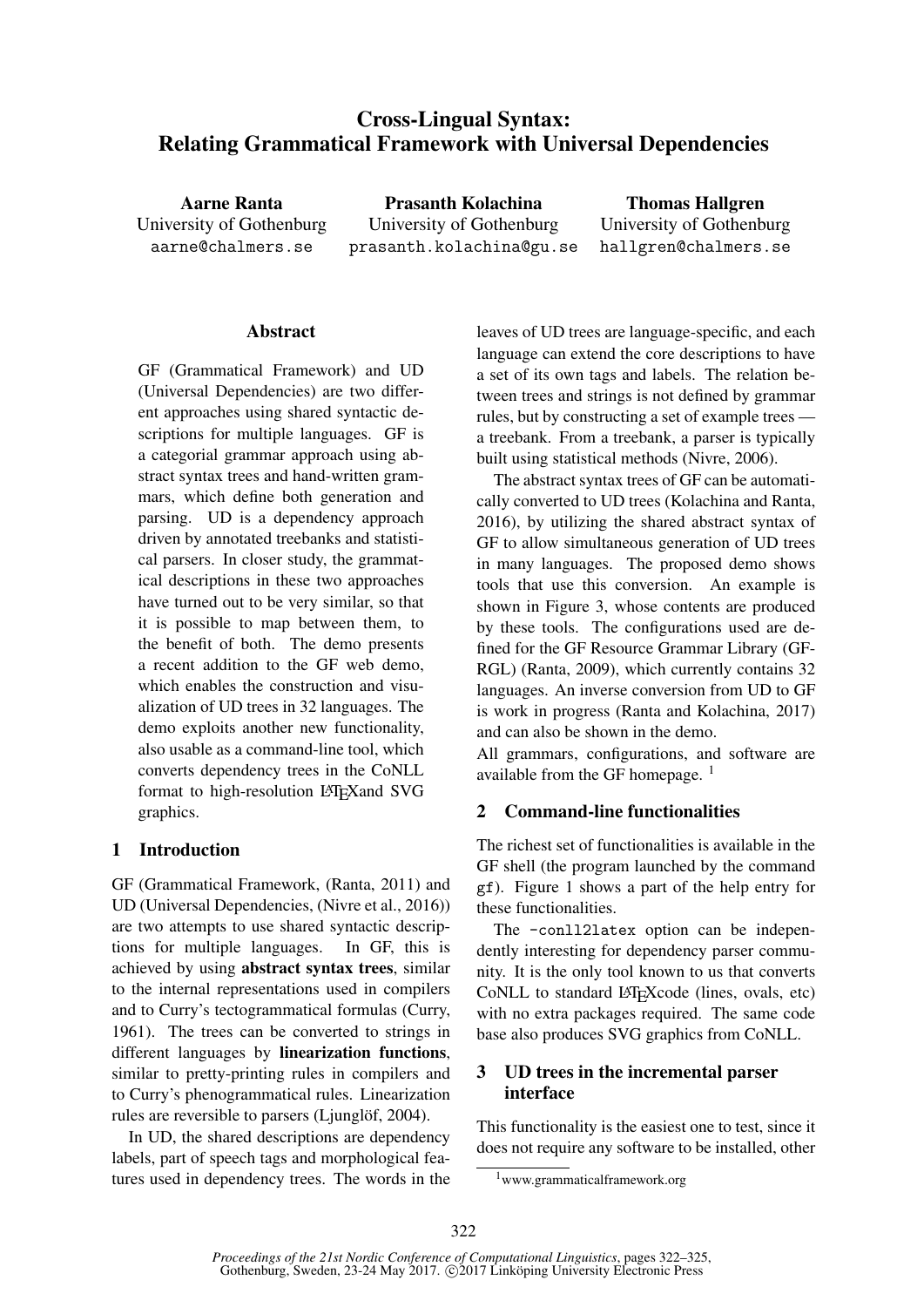```
options:
 -v show extra information
-conll2latex convert conll to latex
flags:
-file configuration file for labels, format per line 'fun label*'
-output output format of graph source (dot, latex, conll)
-view program to open the resulting file
examples:
 gr | vd -view=open -output=latex --generate tree, show on Mac
 gr -number=1000 | vd -file=dep.labels -output=conll --generate random treebank
 rf -file=ex.conll | vd -conll2latex | wf -file=ex.tex --convert conll file to latex
```
Figure 1: The usage of GF shell command  $vd = \text{visualize\_dependency}$ .

 $\leftarrow$   $\rightarrow$   $\circlearrowleft$   $\circlearrowright$   $\circlearrowright$  cloud.grammaticalframework.org/minibar/minibar.html **Minibar online** : | | | | | | | | Startcat: | | | CI  $\frac{1}{2}$  From: Eng  $\frac{1}{2}$  To:  $\Big|$ . Grammar: ResourceDem these animals eat roots and green leaves already and far here in now or that today with Abstract | ALGE PredVP (DetCN these\_Det (UseN animal\_N)) (Compl<br/>V2 cat\_V2 (RConjNP and\_Conj (DetCN aPl\_Det (UseN root\_N)) (DetCN aPl\_Det (ModCN (PositA gree (UseN leaf<br/>\_N))))) <br>  $\label{eq:2.1} \begin{array}{lll} \mbox{A6.2} & \mbox{A8.$ въ ▶ тези животни ядат корени и зелени листа  $s^2$  > aquests animals mengen arrels i fulles verdes & ▶这些动物吃些树根和些绿叶子 zh-TW | zh-HK | zh-CN | zh-CN | zh-HK | zh-T  $\begin{tabular}{|c|} \hline \hline \textbf{Chi} \\ \hline \textbf{Dan} \\ \hline \end{tabular}$  $\mathcal{E}_8$   $\rightarrow$  disse dyr spiser røder og grønne løv  $\frac{1}{\text{ds}-\text{DK}}$  $\overbrace{\hspace{40pt}}^{\text{tsubj}}$  $VERB$  NOUN CONT<br>
eten wortels en DET NOUN  $Out$ oeze oneren eten wortets en groene<br>
eten wortels en groene bladeren  $n\cdot 18E \mid n\cdot 18E \mid n\cdot 18E$ <br>  $\ell^R$ ,  $\blacktriangleright$  these animals eat roots and green leaves  $\frac{n\cdot 195}{2}$ <br>  $\ell^R$ ,  $\blacktriangleright$  need loomad söövad juuri ja rohelis  $\begin{tabular}{c|c} \hline \text{Eng} \\ \hline \text{Est} \end{tabular}$  $\mathcal{E}_h$  > nämä eläimet syövät juuria ja vihreitä lehtiä  $n-r$  $x^2$ . Ces animaux mangent des racines et des feuilles vertes tr-ca | tr-FR | tr-FR |  $\begin{tabular}{|c|c|} \hline \text{Ger} \\ \hline \text{Gre} \\ \hline \end{tabular}$ La → diese Tiere essen Wurzeln und grüne Blätter de-DE | de-DE |  $k$  a value that essent watching plane that there were posed<br>  $k$  > αυτά τα ζώα τρώνε ρίζες και πράσινα φύλλα el-on posed watch that and  $\frac{1}{k}$  mink  $\mathcal{E}_b$   $\blacktriangleright$  þessi dýr borða rætur og græn lauf $\mathcal{E}_b$   $\blacktriangleright$ questi animali mangiano radici e foglie verdi $\left\| \alpha \right\| \left\| \left\| \alpha \right\| \right\|$ A → この動物は根と録色の葉を食べる ja-JP | ja-JP  $\mathcal{E}_k$   $\blacktriangleright$ šie dzīvnieki ēd saknes , un zaļas lapas  $\lambda$ ь dawn l-annimali jieklu qheruq u werqiet hodor<br> $\lambda$ ь > dawn l-annimali jieklu qheruq u werqiet hodor ४% ▶ यी जनावारहरु जडहरु र हरिया पातहरु खान्छन्

Figure 2: Dependency tree in the "minibar" incremental parser interface. Clicking the tree symbol for each language shows the UD tree. A second click shows the phrase structure tree. (The choice of words in this purely syntax-based generation can be wrong: e.g. the verb "eat" when used for animals should in German be *fressen'*.)

than a web browser. It builds on GF's web-based tool set (Ranta et al., 2010). It is accessible via the GF Cloud<sup>2</sup>. The currently supported grammar option is "ResourceDemo"; see Figure 2.

### 4 UD trees in the PGF web service

For grammars that have been equipped with a UD label configuration file, UD trees can be requested from the PGF web service. An example request: http://cloud.grammaticalframework. org/grammars/ResourceDemo.pgf?command= deptree&format=svg&to=ResourceDemoEng& tree=...

The GF web demo Minibar allows users to select a grammar, construct grammatical sentences in one language and see translations to the other languages supported by the grammar. UD trees can be displayed next to the translations by clicking on a tree icon (Figure 2).

### 5 Annotating Configurations

The example in Figures 2 and 3 is produced by the following abstract syntax configurations included in an annotation file:

| PredVP  | nsubj head   |
|---------|--------------|
| DetCN   | det head     |
| ComplV2 | head dobj    |
| RConjNP | cc head conj |
| ModCN   | head amod    |

A configuration consists of an abstract syntax function together with a list of labels, one for each argument of the function. An extended notion of these configurations is described in (Kolachina and Ranta, 2016). The basic algorithm is a topdown tree-transducer that deterministically maps each argument of a function in the abstract syntax tree to its UD label, generating a connected dependency tree. We refer the reader to Kolachina and Ranta (2016) for more details.

<sup>2</sup>http://cloud.grammaticalframework.org/minibar/minibar.html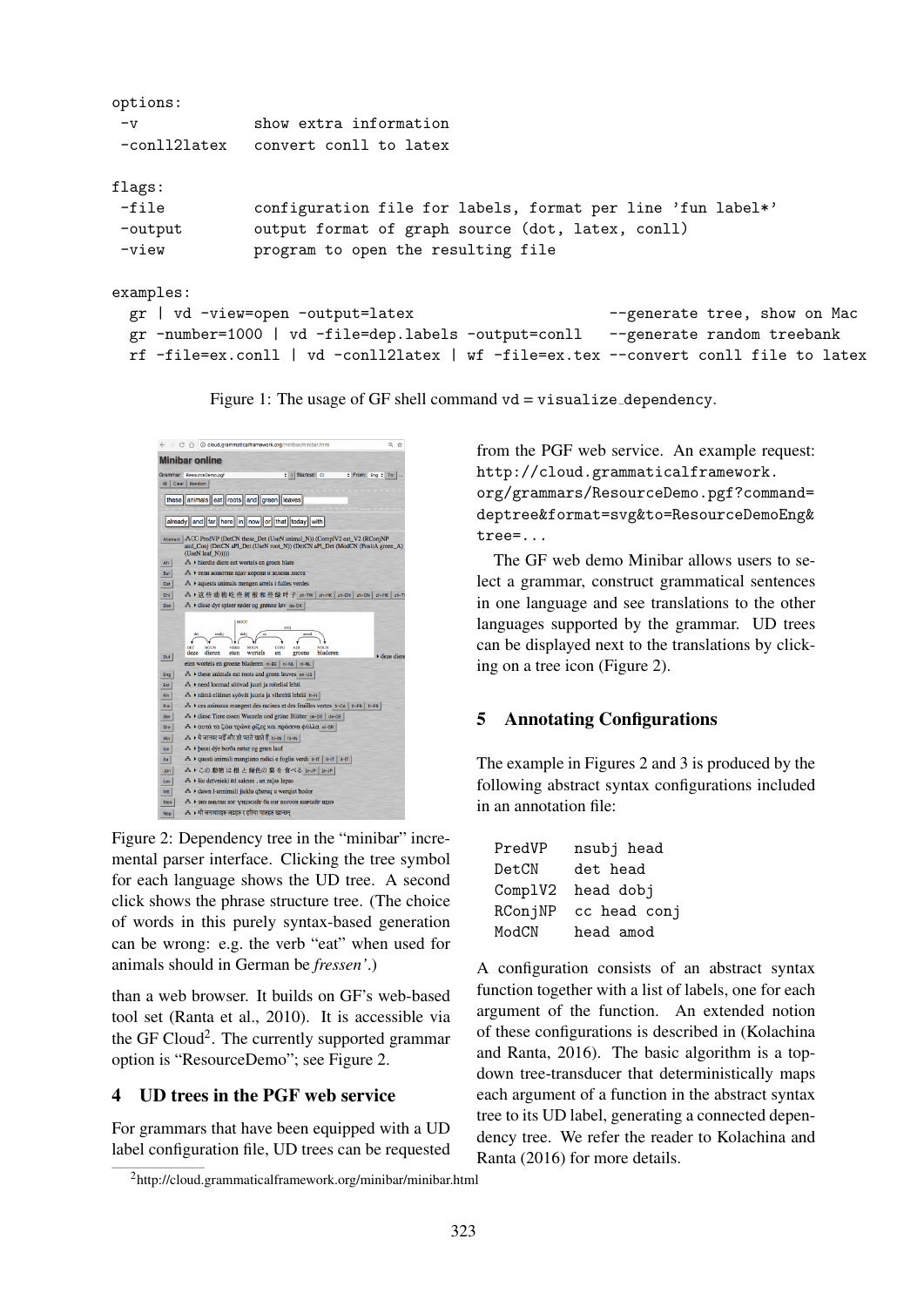

Figure 3: An abstract syntax tree and UD trees in 14 languages. The abstract syntax tree is shown in the middle. The languages corresponding to the UD trees from top-left: Thai, Sindhi, Nepali, French, Icelandic, English, Italian, Bulgarian, Latvian, Japanese, Maltese, Finnish, Greek, Polish. The gf2ud function uses language-independent configurations specified on the abstract syntax to simultaneously generate UD trees for all the languages. Here, we use png dump of the high-resolution originals, due to difficulties in rendering all the fonts in LAT<sub>E</sub>X.